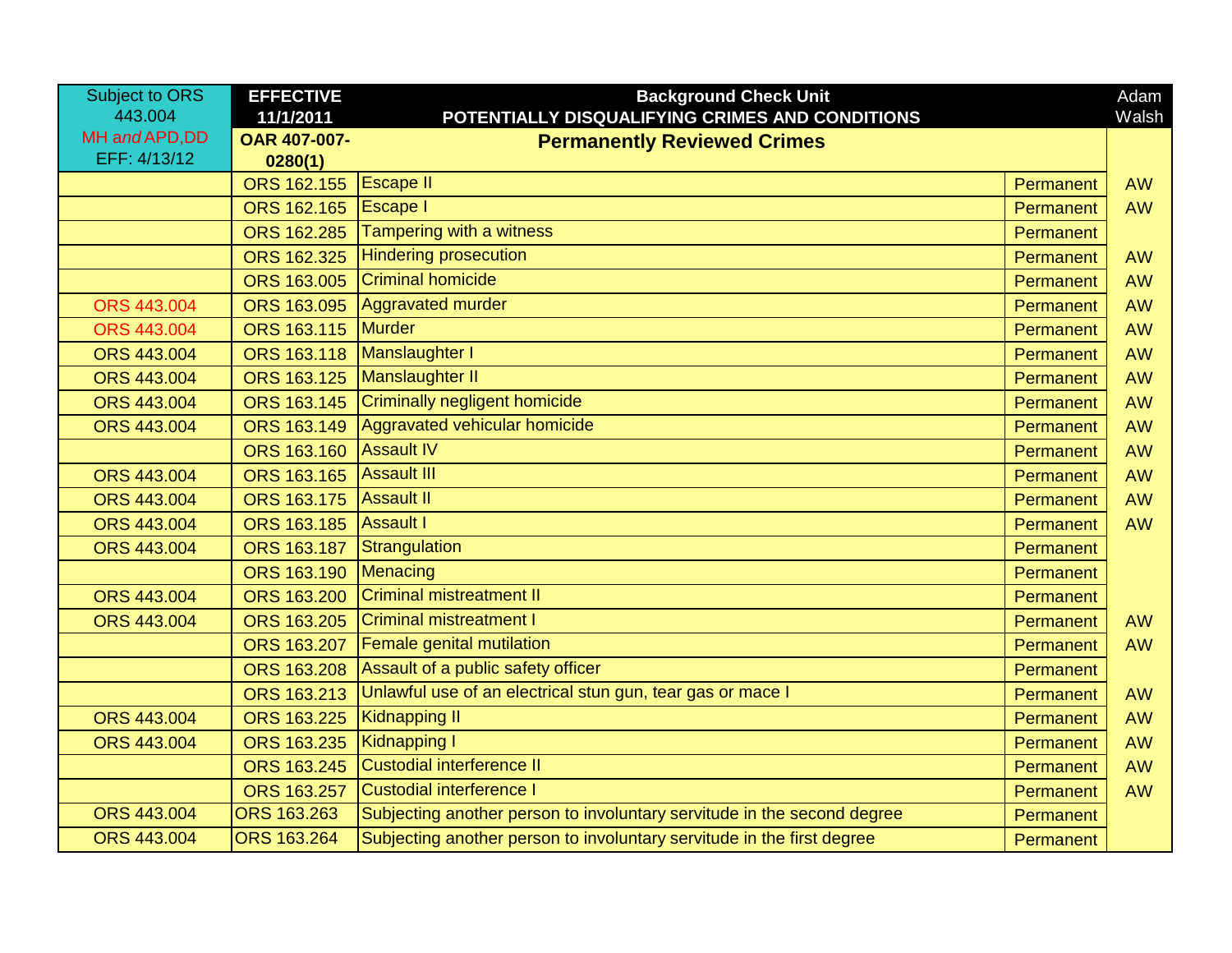| <b>ORS 443.004</b>                   | <b>ORS 163.266</b> | <b>Trafficking in persons</b>                                      | Permanent |           |
|--------------------------------------|--------------------|--------------------------------------------------------------------|-----------|-----------|
| <b>ORS 443.004</b>                   | ORS 163.275        | Coercion                                                           | Permanent |           |
| <b>ORS 443.004</b>                   | ORS 163.355        | Rape III                                                           | Permanent | <b>AW</b> |
| <b>ORS 443.004</b>                   | ORS 163.365        | Rape II                                                            | Permanent | <b>AW</b> |
| <b>ORS 443.004</b>                   | ORS 163.375        | <b>Rape I</b>                                                      | Permanent | <b>AW</b> |
| <b>ORS 443.004</b>                   | ORS 163.385        | Sodomy III                                                         | Permanent | <b>AW</b> |
| <b>ORS 443.004</b>                   | ORS 163.395        | Sodomy II                                                          | Permanent | <b>AW</b> |
| <b>ORS 443.004</b>                   | ORS 163.405        | Sodomy I                                                           | Permanent | <b>AW</b> |
| ORS 443.004                          | ORS 163.408        | <b>Unlawful Sexual penetration II</b>                              | Permanent | <b>AW</b> |
| <b>ORS 443.004</b>                   | ORS 163.411        | <b>Unlawful Sexual penetration I</b>                               | Permanent | <b>AW</b> |
| <b>ORS 443.004</b>                   | ORS 163.415        | Sexual abuse III                                                   | Permanent |           |
| <b>ORS 443.004</b>                   | ORS 163.425        | Sexual abuse II                                                    | Permanent | <b>AW</b> |
| <b>ORS 443.004</b>                   | ORS 163.427        | Sexual abuse I                                                     | Permanent | <b>AW</b> |
| ORS 443.004- 5yrs<br>younger         | ORS 163.432        | Online sexual corruption of a child in the second degree           | Permanent | <b>AW</b> |
| ORS 443.004- 5yrs<br>younger         | ORS 163.433        | Online sexual corruption of a child in the first degree            | Permanent | <b>AW</b> |
| ORS 443.004                          | ORS 163.435        | Contributing to the sexual delinquency of a minor                  | Permanent |           |
| <b>ORS 443.004-18yrs</b><br>or older | ORS 163.445        | Sexual misconduct                                                  | Permanent |           |
|                                      | ORS 163.452        | Custodial sexual misconduct I                                      | Permanent |           |
|                                      | ORS 163.454        | Custodial sexual misconduct II                                     | Permanent |           |
| <b>ORS 443.004</b>                   | ORS 163.465        | <b>Public indecency</b>                                            | Permanent |           |
| ORS 443.004                          | ORS 163.467        | <b>Private indecency</b>                                           | Permanent |           |
|                                      | ORS 163.476        | Unlawfully being in a location where children regularly congregate | Permanent |           |
|                                      | ORS163.479         | Unlawful contact with a child                                      | Permanent | <b>AW</b> |
|                                      | ORS 163.515        | <b>Bigamy</b>                                                      | Permanent |           |
| <b>ORS 443.004-Child</b><br>victim   | ORS 163.525        | <b>Incest</b>                                                      | Permanent | <b>AW</b> |
| ORS 443.004                          | ORS 163.535        | Abandonment of a child                                             | Permanent | <b>AW</b> |
| ORS 443.004                          | ORS 163.537        | Buying or selling a person under 18 years of age                   | Permanent | <b>AW</b> |
|                                      | ORS 163.545        | Child neglect II                                                   | Permanent |           |
| ORS 443.004                          | ORS 163.547        | Child neglect I                                                    | Permanent | <b>AW</b> |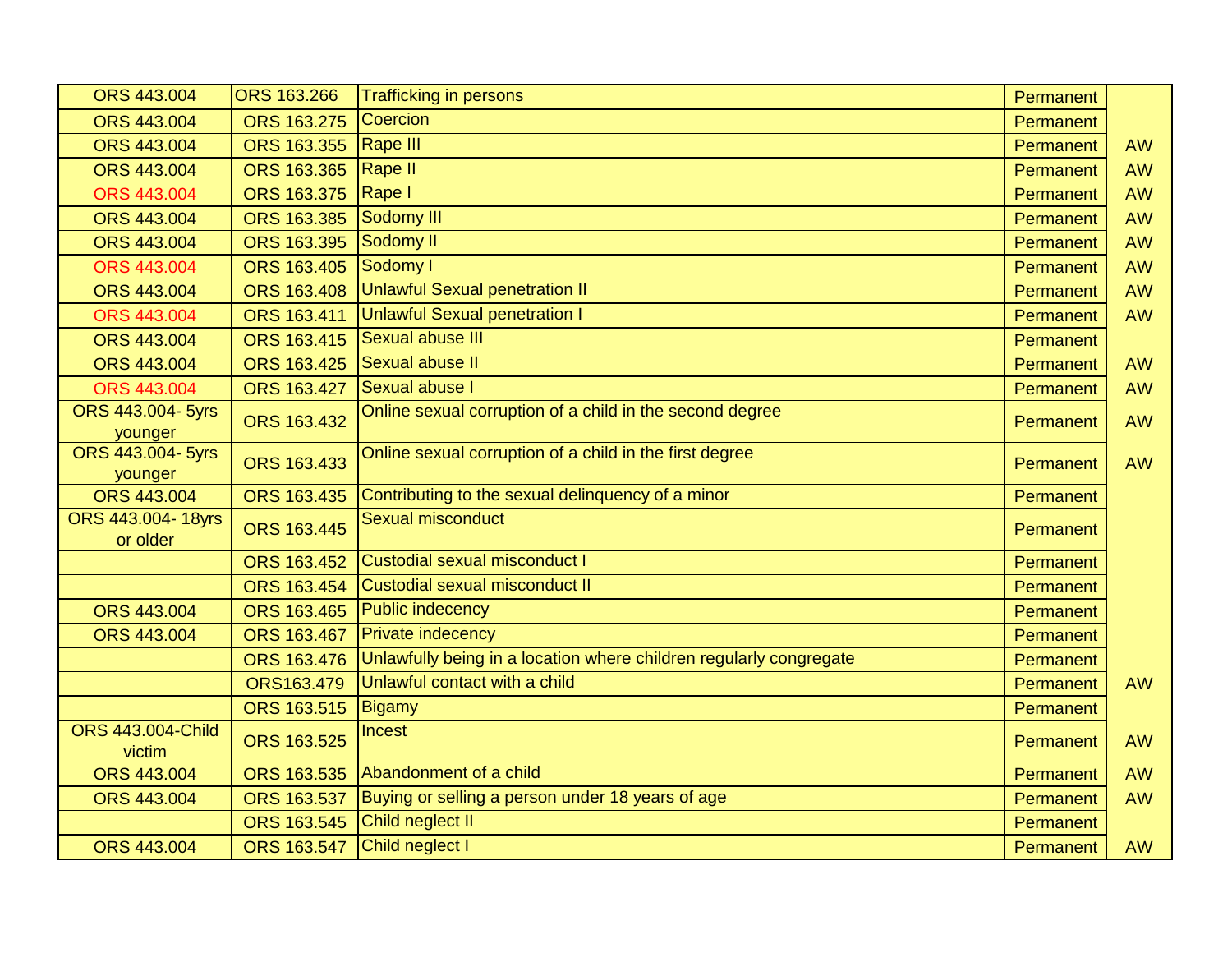|                    | ORS 163.555        | Criminal nonsupport                                                       | Permanent | <b>AW</b> |
|--------------------|--------------------|---------------------------------------------------------------------------|-----------|-----------|
|                    | ORS 163.575        | Endangering the welfare of a minor                                        | Permanent |           |
| <b>ORS 443.004</b> | ORS 163.670        | Using child in display of sexually explicit conduct                       | Permanent | <b>AW</b> |
|                    | ORS 163.680        | Paying for viewing a child's sexually explicit conduct                    | Permanent |           |
| <b>ORS 443,004</b> | ORS 163.684        | <b>Encouraging child sexual abuse I</b>                                   | Permanent | <b>AW</b> |
| <b>ORS 443.004</b> | <b>ORS 163.686</b> | Encouraging child sexual abuse II                                         | Permanent | <b>AW</b> |
| <b>ORS 443.004</b> | ORS 163.687        | <b>Encouraging child sexual abuse III</b>                                 | Permanent |           |
| <b>ORS 443.004</b> | ORS 163.688        | Possession of materials depicting sexually explicit conduct of a child I  | Permanent | <b>AW</b> |
| ORS 443.004        | ORS 163.689        | Possession of materials depicting sexually explicit conduct of a child II | Permanent | <b>AW</b> |
|                    | ORS 163.693        | Failure to report child pornography                                       | Permanent |           |
| <b>ORS 443.004</b> | ORS 163.700        | Invasion of personal privacy                                              | Permanent |           |
|                    | ORS 163.732        | Stalking                                                                  | Permanent |           |
|                    | ORS 163.750        | Violating court's stalking protective order                               | Permanent |           |
| <b>ORS 443.004</b> | ORS 164.055        | Theft I                                                                   | Permanent |           |
| ORS 443.004        | ORS 164.057        | Aggravated theft I                                                        | Permanent |           |
|                    | ORS 164.075        | Theft by extortion                                                        | Permanent |           |
|                    | ORS 164.085        | Theft by deception                                                        | Permanent |           |
| <b>ORS 443.004</b> | ORS 164.098        | Organized retail theft                                                    | Permanent |           |
| ORS 443.004-F      | ORS 164.125        | Theft of services                                                         | Permanent | <b>AW</b> |
|                    | ORS 164.135        | Unauthorized use of a vehicle                                             | Permanent |           |
|                    | ORS 164.170        | Laundering a monetary instrument                                          | Permanent |           |
| <b>ORS 443.004</b> | ORS 164.215        | <b>Burglary II</b>                                                        | Permanent |           |
| ORS 443.004        | <b>ORS 164.225</b> | <b>Burglary I</b>                                                         | Permanent | <b>AW</b> |
|                    | ORS 164.315        | <b>Arson II</b>                                                           | Permanent |           |
| ORS 443.004        | ORS 164.325        | <b>Arson</b> I                                                            | Permanent |           |
|                    | <b>ORS 164.365</b> | <b>Criminal Mischief I</b>                                                | Permanent |           |
| ORS 443.004-F      | ORS 164.377        | Computer crime                                                            | Permanent |           |
|                    | ORS 164.395        | <b>Robbery III</b>                                                        | Permanent | <b>AW</b> |
| <b>ORS 443.004</b> | <b>ORS 164.405</b> | <b>Robbery II</b>                                                         | Permanent | <b>AW</b> |
| ORS 443.004        | ORS 164.415        | <b>Robbery I</b>                                                          | Permanent | <b>AW</b> |
| <b>ORS 443.004</b> | ORS 165.013        | <b>Forgery I</b>                                                          | Permanent |           |
| <b>ORS 443.004</b> | ORS 165.022        | Criminal possession of a forged instrument I                              | Permanent |           |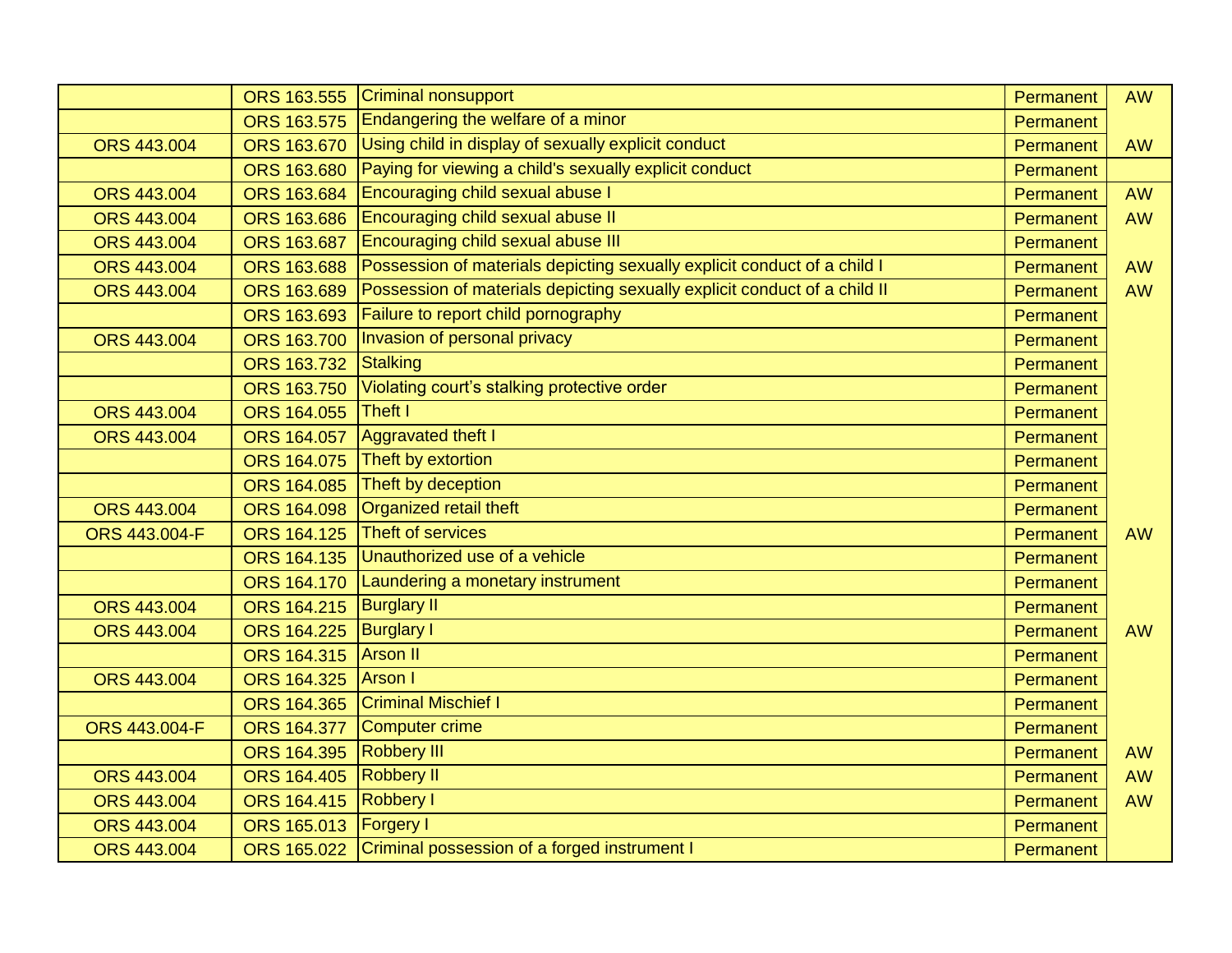| <b>ORS 443.004</b> | ORS 165.032        | Criminal possession of a forgery device                                                                                      | Permanent |           |
|--------------------|--------------------|------------------------------------------------------------------------------------------------------------------------------|-----------|-----------|
|                    |                    | ORS 165.055 Fraudulent use of a credit card                                                                                  | Permanent |           |
|                    |                    | ORS 165.065 Negotiating a bad check                                                                                          | Permanent |           |
|                    | ORS 165.581        | Cellular counterfeiting I                                                                                                    | Permanent |           |
| <b>ORS 443.004</b> | ORS 165.800        | <b>Identity theft</b>                                                                                                        | Permanent |           |
| <b>ORS 443.004</b> | ORS 165.803        | Aggravated identity theft                                                                                                    | Permanent |           |
|                    | ORS 165.810        | Unlawful possession of a personal identification device                                                                      | Permanent |           |
|                    | ORS 166.005        | Treason                                                                                                                      | Permanent |           |
|                    | ORS 166.070        | <b>Aggravated Harassment</b>                                                                                                 | Permanent |           |
|                    | ORS 166.085        | Abuse of corpse II                                                                                                           | Permanent |           |
|                    |                    | ORS 166.087 Abuse of corpse I                                                                                                | Permanent |           |
|                    | <b>ORS 166.155</b> | <b>Intimidation II</b>                                                                                                       | Permanent |           |
|                    | ORS 166.165        | Intimidation I                                                                                                               | Permanent | <b>AW</b> |
|                    | ORS 166.220        | Unlawful use of weapon                                                                                                       | Permanent | <b>AW</b> |
|                    | ORS 166.270        | Possession of weapons by certain felons                                                                                      | Permanent |           |
|                    | ORS 166.272        | Unlawful possession of machine guns, certain short-barreled firearms and firearm<br>silencers.                               | Permanent |           |
|                    | ORS 166.275        | Possession of weapons by inmates of institutions                                                                             | Permanent |           |
|                    | ORS 166.370        | Possession of firearm or dangerous weapon in public building or court facility;<br>exceptions; discharging firearm at school | Permanent |           |
|                    | ORS 166.382        | Possession of destructive device prohibited                                                                                  | Permanent |           |
|                    | ORS 166.384        | Unlawful manufacture of destructive device                                                                                   | Permanent |           |
|                    | ORS 166.429        | <b>Firearms used in felony</b>                                                                                               | Permanent |           |
|                    | ORS 166.450        | Obliteration or change of identification number on firearms                                                                  | Permanent |           |
|                    | ORS 166.720        | Racketeering activity unlawful                                                                                               | Permanent |           |
| ORS 443.004        | ORS 167.012        | <b>Promoting prostitution</b>                                                                                                | Permanent |           |
| <b>ORS 443.004</b> | ORS 167.017        | Compelling prostitution                                                                                                      | Permanent | <b>AW</b> |
|                    | ORS 167.054        | Furnishing sexually explicit material to a child (replaced 167.065)                                                          | Permanent |           |
| <b>ORS 443.004</b> | ORS 167.057        | Luring a minor                                                                                                               | Permanent | <b>AW</b> |
|                    | ORS 167.062        | Sadomasochistic abuse or sexual conduct in live show                                                                         | Permanent |           |
|                    | ORS 167.075        | Exhibiting an obscene performance to a minor                                                                                 | Permanent |           |
|                    |                    | ORS 167.080 Displaying obscene materials to minors                                                                           | Permanent |           |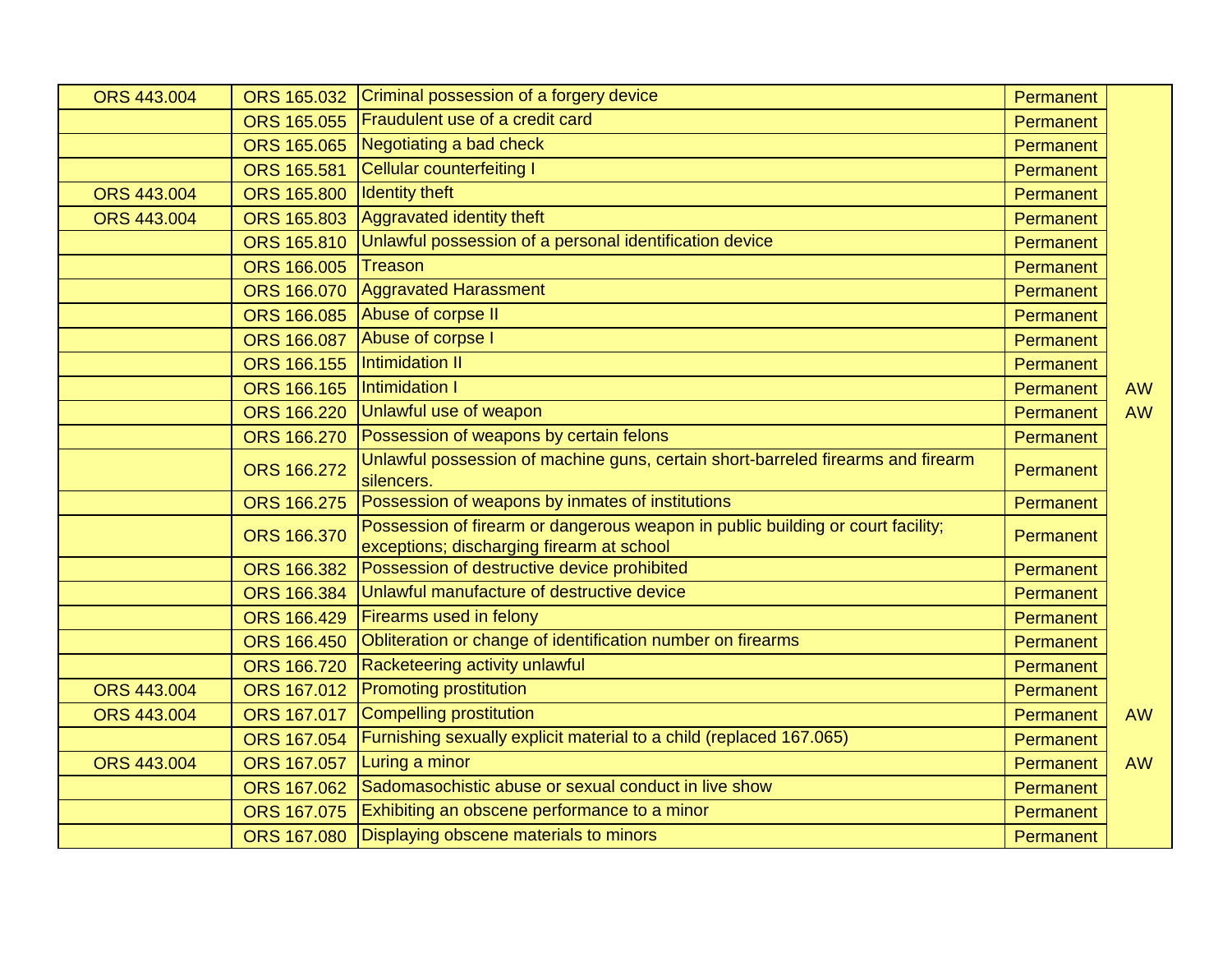|                    | ORS 167.212        | Tampering with drug records                                                              | Permanent | <b>AW</b> |
|--------------------|--------------------|------------------------------------------------------------------------------------------|-----------|-----------|
|                    | <b>ORS 167.262</b> | Adult using minor in commission of controlled substance offense                          | Permanent | <b>AW</b> |
|                    | ORS 167.315        | Animal abuse II                                                                          | Permanent |           |
| ORS 443.004        | ORS 167.320        | Animal abuse I                                                                           | Permanent |           |
| <b>ORS 443.004</b> | <b>ORS 167.322</b> | Aggravated animal abuse I                                                                | Permanent |           |
|                    | ORS 167.333        | Sexual assault of animal                                                                 | Permanent |           |
|                    | ORS 167.339        | Assaulting law enforcement animal                                                        | Permanent |           |
| <b>ORS 443.004</b> | ORS 181.594        | Sex crimes including transporting child pornography into the state                       | Permanent |           |
|                    | ORS 181.599        | Failure to report as sex offender                                                        | Permanent |           |
|                    | ORS 433.010        | Spreading disease (wilfully) prohibited                                                  | Permanent |           |
|                    | <b>ORS 475.525</b> | Sale of drug paraphernalia prohibited                                                    | Permanent |           |
|                    | <b>ORS 475.805</b> | Providing hypodermic device to minor prohibited                                          | Permanent |           |
| ORS 443.004-10yr   | ORS 475.840        | Prohibited acts generally (regarding drug crimes; formerly ORS 475.992)                  | Permanent |           |
| ORS 443.004-10yr   | ORS 475.846        | Unlawful manufacture of heroin                                                           | Permanent | <b>AW</b> |
| ORS 443.004-10yr   | <b>ORS 475.848</b> | Unlawful manufacture of heroin within 1000 feet of school                                | Permanent | <b>AW</b> |
| ORS 443.004-10yr   | <b>ORS 475.850</b> | Unlawful delivery of heroin                                                              | Permanent | <b>AW</b> |
| ORS 443.004-10yr   | ORS 475.852        | Unlawful delivery of heroin within 1000 feet of school                                   | Permanent | <b>AW</b> |
|                    | <b>ORS 475.854</b> | Unlawful possession of heroin                                                            | Permanent | <b>AW</b> |
| ORS 443.004-10yr   | <b>ORS 475.856</b> | Unlawful manufacture of marijuana                                                        | Permanent | <b>AW</b> |
| ORS 443.004-10yr   | ORS 475.858        | Unlawful manufacture of marijuana within 1000 feet of school                             | Permanent | <b>AW</b> |
| ORS 443.004-10yr   | <b>ORS 475.860</b> | Unlawful delivery of marijuana                                                           | Permanent | <b>AW</b> |
| ORS 443.004-10yr   | ORS 475.862        | Unlawful delivery of marijuana within 1000 feet of school                                | Permanent | <b>AW</b> |
|                    | <b>ORS 475.864</b> | Unlawful possession of marijuana                                                         | Permanent | <b>AW</b> |
| ORS 443.004-10yr   | <b>ORS 475.866</b> | Unlawful manufacture of 3,4-methylenedioxymethamphetamine                                | Permanent | <b>AW</b> |
| ORS 443.004-10yr   | <b>ORS 475.868</b> | Unlawful manufacture of 3, 4-methylenedioxymethamphetamine within 1000 feet of<br>school | Permanent | <b>AW</b> |
| ORS 443.004-10yr   | <b>ORS 475.870</b> | Unlawful delivery of 3, 4-methylenedioxymethamphetamine                                  | Permanent | <b>AW</b> |
| ORS 443.004-10yr   | <b>ORS 475.872</b> | Unlawful delivery of 3, 4-methylenedioxymethamphetamine within 1000 feet of              | Permanent | <b>AW</b> |
|                    | <b>ORS 475.874</b> | Unlawful possession of 3, 4-methylenedioxymethamphetamine                                | Permanent | <b>AW</b> |
| ORS 443.004-10yr   | <b>ORS 475.876</b> | Unlawful manufacture of cocaine                                                          | Permanent | <b>AW</b> |
| ORS 443.004-10yr   | <b>ORS 475.878</b> | Unlawful manufacture of cocaine within 1000 feet of school                               | Permanent | <b>AW</b> |
| ORS 443.004-10yr   | <b>ORS 475.880</b> | Unlawful delivery of cocaine                                                             | Permanent | <b>AW</b> |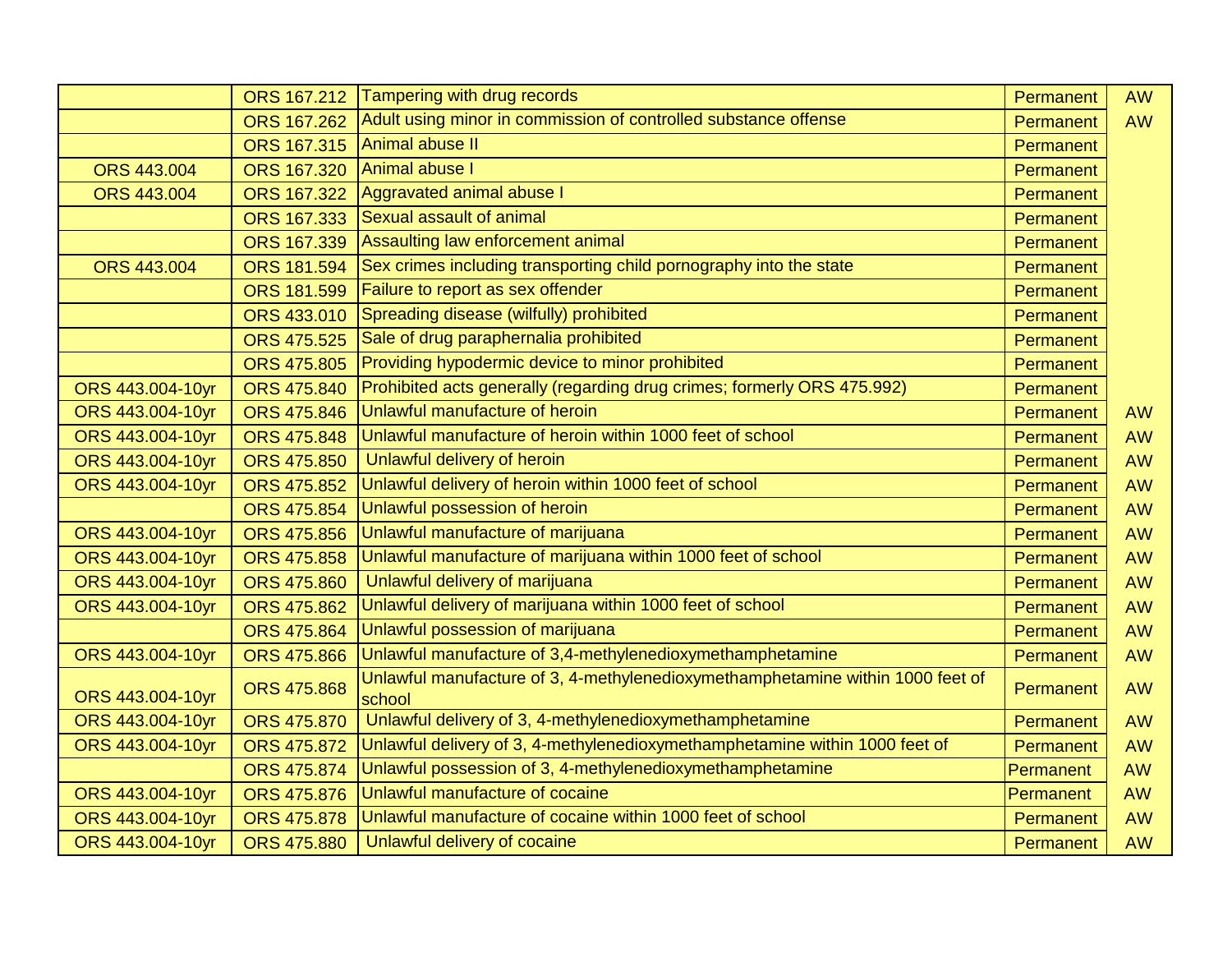| ORS 443.004-10yr   | <b>ORS 475.882</b> | Unlawful delivery of cocaine within 1000 feet of school                                                                                                                                                                                                                                | Permanent        | <b>AW</b> |
|--------------------|--------------------|----------------------------------------------------------------------------------------------------------------------------------------------------------------------------------------------------------------------------------------------------------------------------------------|------------------|-----------|
|                    | ORS 475.884        | Unlawful possession of cocaine                                                                                                                                                                                                                                                         | Permanent        | <b>AW</b> |
| ORS 443.004-10yr   | <b>ORS 475.886</b> | Unlawful manufacture of methamphetamine                                                                                                                                                                                                                                                | Permanent        | <b>AW</b> |
| ORS 443.004-10yr   | <b>ORS 475.888</b> | Unlawful manufacture of methamphetamine within 1000 feet of school                                                                                                                                                                                                                     | Permanent        | <b>AW</b> |
| ORS 443.004-10yr   | ORS 475.890        | Unlawful delivery of methamphetamine                                                                                                                                                                                                                                                   | <b>Permanent</b> | <b>AW</b> |
| ORS 443.004-10yr   | ORS 475.892        | Unlawful delivery of methamphetamine within 1000 feet of school                                                                                                                                                                                                                        | Permanent        | <b>AW</b> |
|                    | ORS 475.894        | Unlawful possession of methamphetamine                                                                                                                                                                                                                                                 | Permanent        | <b>AW</b> |
| ORS 443.004-10yr   | ORS 475.904        | Unlawful delivery of controlled substance within 1000 feet of school                                                                                                                                                                                                                   | Permanent        | <b>AW</b> |
| ORS 443.004-10yr   | <b>ORS 475.906</b> | Penalties for distribution to minors                                                                                                                                                                                                                                                   | Permanent        |           |
| ORS 443.004-10yr   | <b>ORS 475.908</b> | Causing another person to ingest a controlled substance                                                                                                                                                                                                                                | Permanent        | <b>AW</b> |
|                    | ORS 475.910        | Application of controlled substance to the body of another person                                                                                                                                                                                                                      | Permanent        | <b>AW</b> |
| ORS 443.004        | ORS 475.914        | Prohibited acts for registrants (with the Oregon State Board of Pharmacy; regarding                                                                                                                                                                                                    | Permanent        | <b>AW</b> |
|                    |                    | felony crimes)                                                                                                                                                                                                                                                                         |                  |           |
|                    | <b>ORS 475.967</b> | Possession of precursor substance with intent to manufacture controlled substance                                                                                                                                                                                                      | Permanent        | <b>AW</b> |
|                    | <b>ORS 475.990</b> | Commercial drug offense (changed in 1977 to 475.900)                                                                                                                                                                                                                                   | Permanent        |           |
|                    | ORS 475.992        | Prohibited acts generally (regarding drug crimes; renumbered to ORS 475.840 in<br>2005)                                                                                                                                                                                                | <b>Permanent</b> |           |
|                    | ORS 677.080        | Prohibited acts (regarding the practice of medicine)                                                                                                                                                                                                                                   | Permanent        |           |
|                    | ORS 685.990        | Penalties (pertaining to naturopathic medicine)                                                                                                                                                                                                                                        | Permanent        |           |
|                    | ORS 689.527        | Prohibited practices; rules (pertaining to pharmacy technicians and practitioners)                                                                                                                                                                                                     | Permanent        |           |
|                    | *********          | Any federal crime                                                                                                                                                                                                                                                                      | Permanent        |           |
|                    | *********          | Any U.S. military crime                                                                                                                                                                                                                                                                | Permanent        |           |
|                    | *********          | Any unclassified felony defined in Oregon Revised Statutes not listed in this rule.                                                                                                                                                                                                    | Permanent        |           |
|                    | *********          | Any other felony in Oregon Revised Statutes not listed in this rule that is serious and<br>indicates behavior that poses a threat or jeopardizes the safety of vulnerable<br>persons, as determined by the AD.                                                                         | Permanent        |           |
| <b>ORS 443.004</b> | *********          | Any felony in a jurisdiction outside Oregon that is not the substantial equivalent of<br>any of the Oregon crimes listed in this section but that is serious and indicates<br>behavior that poses a threat or jeopardizes the safety of vulnerable persons, as<br>determined by the AD | Permanent        | <b>AW</b> |
| ORS 443.004-A/C/S  | *********          | Any crime of attempt, solicitation or conspiracy to commit a crime listed in this<br>section pursuant to ORS 161.405, 161.435, or 161.450, including any crime based<br>on criminal liability for conduct of another pursuant to ORS 161.155.                                          | Permanent        |           |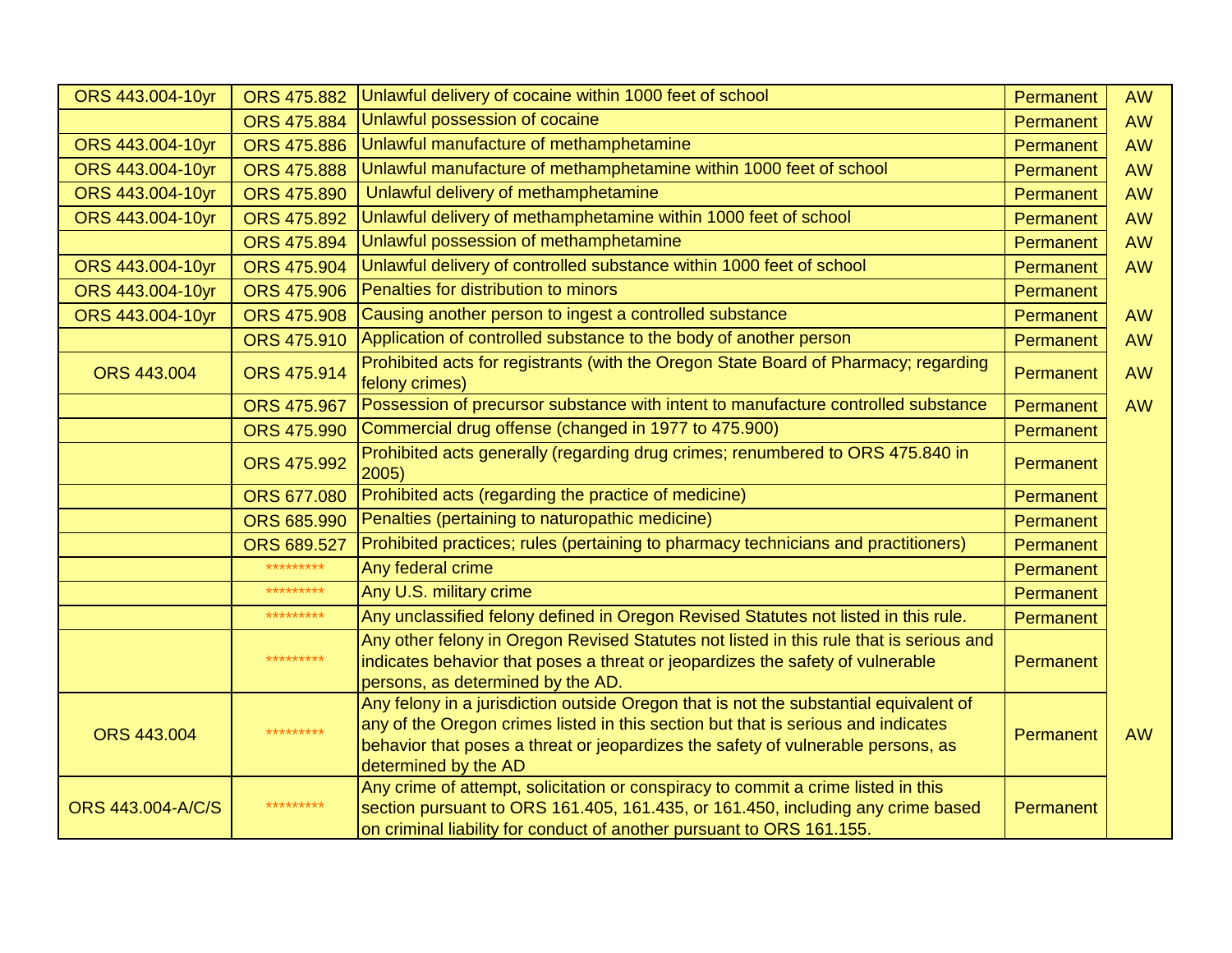| *********                  | Any crime in any other jurisdiction that is the substantial equivalent of any of the<br>Oregon crimes listed in section (1) of this rule as determined by the AD                                  | Permanent |  |
|----------------------------|---------------------------------------------------------------------------------------------------------------------------------------------------------------------------------------------------|-----------|--|
| *********                  | Any crime that is no longer codified in Oregon or other jurisdiction but that is the<br>substantial equivalent of any of the crimes listed in section (1) of this rule as<br>determined by the AD | Permanent |  |
| OAR 407-007-<br>0280(2)    | <b>10 Year Review Convictions</b>                                                                                                                                                                 |           |  |
| ORS 033.045                | Contempt of court                                                                                                                                                                                 | Ten year  |  |
| ORS 109.311                | Prohibited fees-adoption                                                                                                                                                                          | Ten year  |  |
|                            | ORS 133.076   Failure to appear on criminal citation                                                                                                                                              | Ten year  |  |
| ORS 133.310                | Violation of restraining order                                                                                                                                                                    | Ten year  |  |
| ORS 135.290                | Punishment by contempt of court (violation of release agreement)                                                                                                                                  | Ten year  |  |
| ORS 162.015   Bribe giving |                                                                                                                                                                                                   | Ten year  |  |
| ORS 162.025                | <b>Bribe receiving</b>                                                                                                                                                                            | Ten year  |  |
| ORS 162.065                | Perjury                                                                                                                                                                                           | Ten year  |  |
|                            | ORS 162.075   False swearing                                                                                                                                                                      | Ten year  |  |
| ORS 162.117                | Public investment fraud                                                                                                                                                                           | Ten year  |  |
| ORS 162.145 Escape III     |                                                                                                                                                                                                   | Ten year  |  |
|                            | ORS 162.175 Unauthorized departure                                                                                                                                                                | Ten year  |  |
| ORS 162.185                | Supplying contraband                                                                                                                                                                              | Ten year  |  |
|                            | ORS 162.195 Failure to appear II                                                                                                                                                                  | Ten year  |  |
|                            | ORS 162.205 Failure to appear I                                                                                                                                                                   | Ten year  |  |
| ORS 162.247                | Interfering with a peace officer                                                                                                                                                                  | Ten year  |  |
| ORS 162.257                | Interfering with a firefighter or emergency medical technician                                                                                                                                    | Ten year  |  |
|                            | ORS 162.265 Bribing a witness                                                                                                                                                                     | Ten year  |  |
| ORS 162.275                | Bribe receiving by a witness                                                                                                                                                                      | Ten year  |  |
| ORS 162.295                | Tampering with physical evidence                                                                                                                                                                  | Ten year  |  |
| ORS 162.305                | Tampering with public records                                                                                                                                                                     | Ten year  |  |
| ORS 162.315                | <b>Resisting arrest</b>                                                                                                                                                                           | Ten year  |  |
| ORS 162.335                | Compounding                                                                                                                                                                                       | Ten year  |  |
| ORS 162.355                | Simulating legal process                                                                                                                                                                          | Ten year  |  |
| ORS 162.365                | Criminal impersonation                                                                                                                                                                            | Ten year  |  |
| ORS 162.367                | Criminal impersonation of peace officer                                                                                                                                                           | Ten year  |  |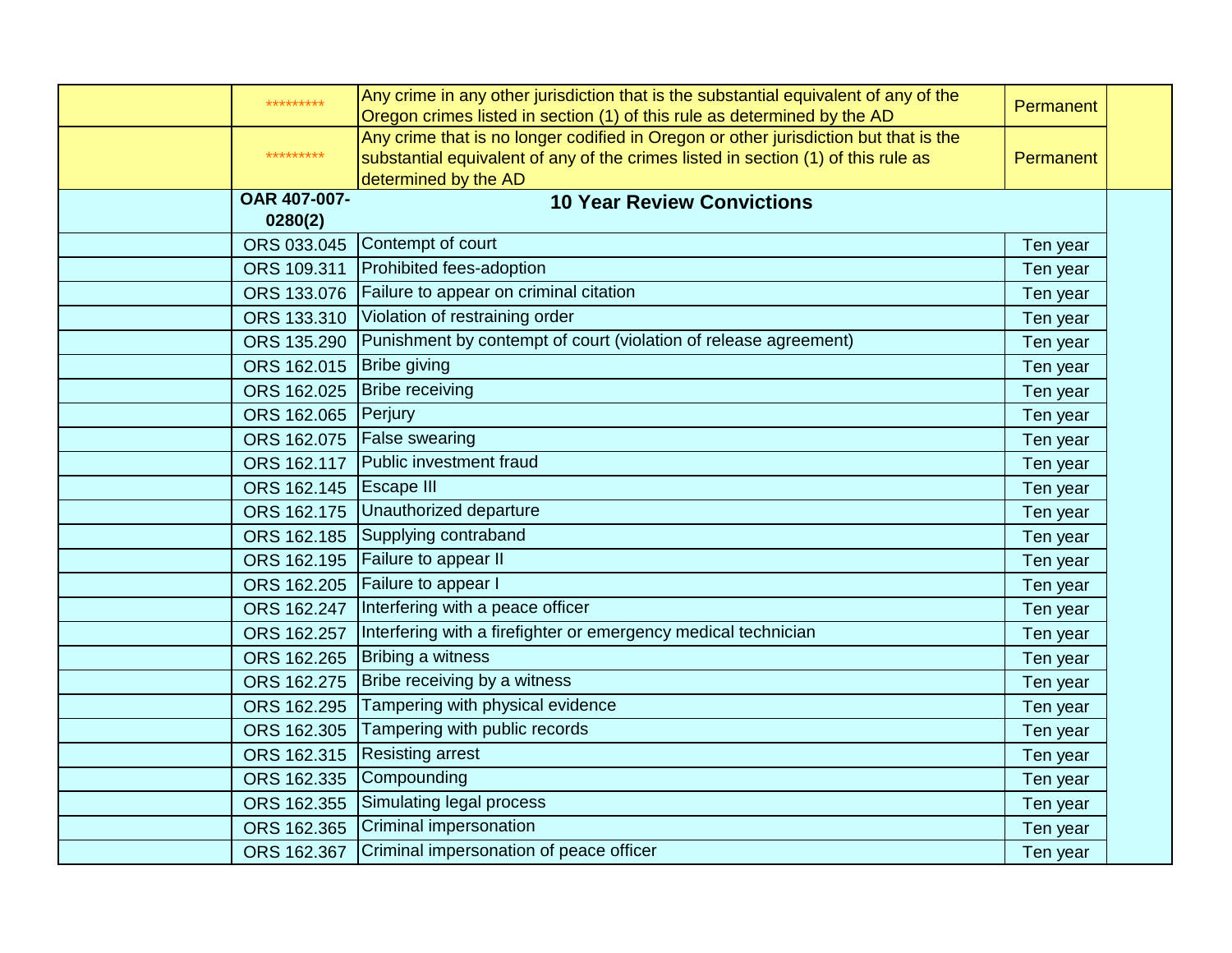| ORS 162.369 | Possession of false law enforcement identification card     | Ten year |  |
|-------------|-------------------------------------------------------------|----------|--|
| ORS 162.375 | Initiating a false report                                   | Ten year |  |
| ORS 162.385 | Giving false information to police officer for a citation   | Ten year |  |
| ORS 162.405 | Official misconduct II                                      | Ten year |  |
| ORS 162.415 | <b>Official misconduct I</b>                                | Ten year |  |
| ORS 162.425 | Misuse of confidential information                          | Ten year |  |
| ORS 163.195 | Recklessly endangering another person                       | Ten year |  |
| ORS 163.196 | Aggravated driving while suspended or revoked               | Ten year |  |
| ORS 163.212 | Unlawful use of an electrical stun gun, tear gas or mace II | Ten year |  |
| ORS 164.043 | Theft III                                                   | Ten year |  |
| ORS 164.045 | <b>Theft II</b>                                             | Ten year |  |
| ORS 164.095 | Theft by receiving                                          | Ten year |  |
| ORS 164.138 | Criminal possession of a rented or leased motor vehicle     | Ten year |  |
| ORS 164.140 | Criminal possession of rented or leased personal property   | Ten year |  |
| ORS 164.162 | Mail theft or receipt of stolen mail                        | Ten year |  |
| ORS 164.235 | Possession of burglary tool or theft device                 | Ten year |  |
| ORS 164.255 | Criminal trespass I                                         | Ten year |  |
| ORS 164.265 | Criminal trespass while in possession of firearm            | Ten year |  |
| ORS 164.272 | Unlawful entry into motor vehicle                           | Ten year |  |
| ORS 164.354 | <b>Criminal Mischief II</b>                                 | Ten year |  |
| ORS 165.007 | <b>Forgery II</b>                                           | Ten year |  |
| ORS 165.017 | Criminal possession of a forged instrument II               | Ten year |  |
| ORS 165.037 | <b>Criminal simulation</b>                                  | Ten year |  |
| ORS 165.042 | <b>Fraudulently obtaining signature</b>                     | Ten year |  |
| ORS 165.070 | Possessing fraudulent communications device                 | Ten year |  |
| ORS 165.074 | Unlawful factoring of credit card transaction               | Ten year |  |
| ORS 165.080 | Falsifying business records                                 | Ten year |  |
| ORS 165.085 | Sports bribery                                              | Ten year |  |
| ORS 165.090 | Sports bribe receiving                                      | Ten year |  |
| ORS 165.095 | Misapplication of entrusted property                        | Ten year |  |
| ORS 165.100 | Issuing a false financial statement                         | Ten year |  |
| ORS 165.102 | Obtaining execution of documents by deception               | Ten year |  |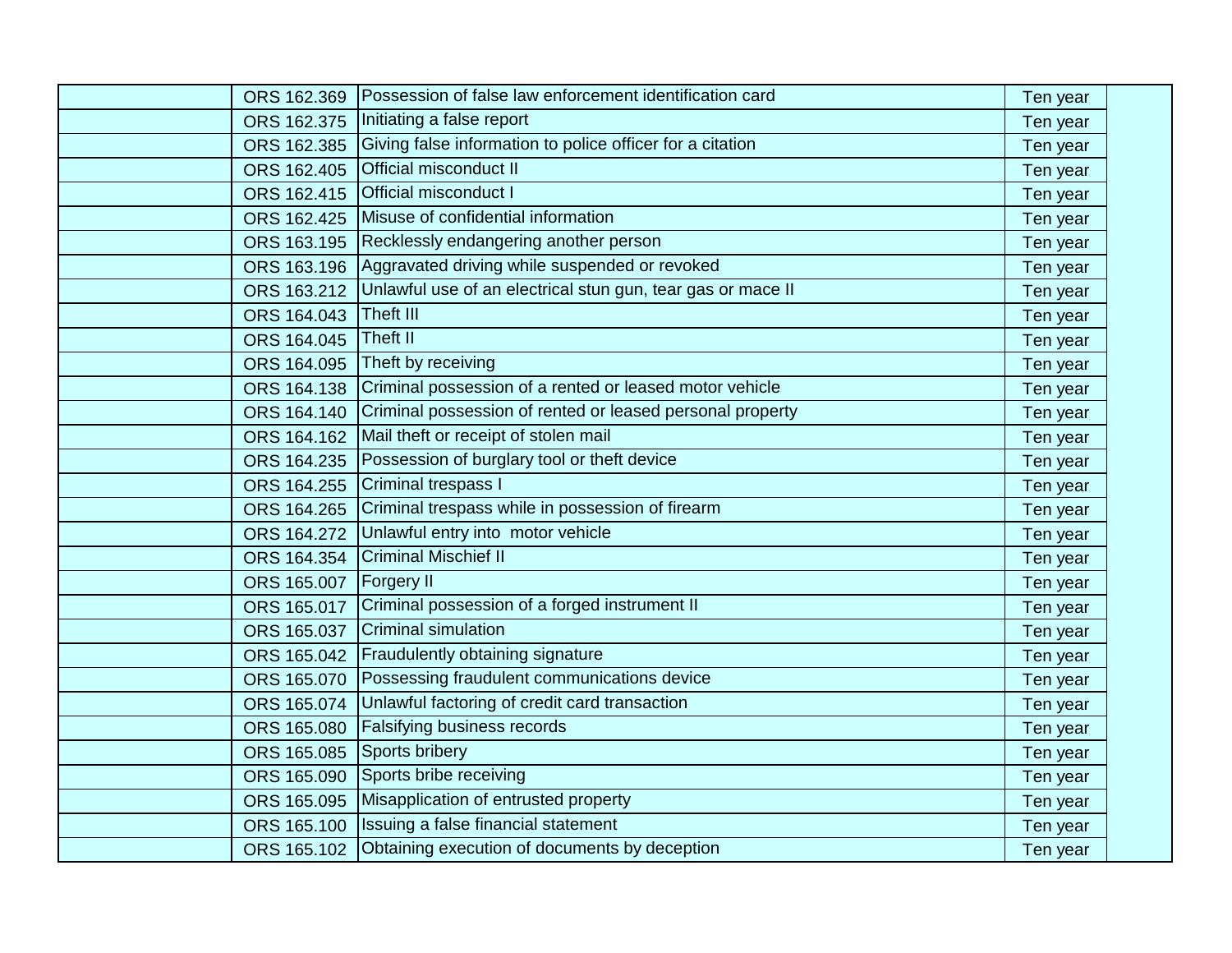|                        | ORS 165.540 Obtaining contents of communication            | Ten year |           |
|------------------------|------------------------------------------------------------|----------|-----------|
|                        | ORS 165.543  Interception of communications                | Ten year |           |
| ORS 165.570            | Improper use of 9-1-1 emergency reporting system           | Ten year |           |
| ORS 165.572            | Interference with making a report                          | Ten year |           |
| ORS 165.577            | Cellular counterfeiting III                                | Ten year |           |
|                        | ORS 165.579 Cellular counterfeiting II                     | Ten year |           |
| ORS 165.692            | Making false claim for health care payment                 | Ten year |           |
| ORS 166.015            | Riot                                                       | Ten year | <b>AW</b> |
|                        | ORS 166.023 Disorderly conduct I                           | Ten year |           |
| ORS 166.025            | Disorderly conduct II                                      | Ten year |           |
| ORS 166.065 Harassment |                                                            | Ten year |           |
|                        | ORS 166.076 Abuse of a memorial to the dead                | Ten year |           |
| ORS 166.090            | Telephonic harassment                                      | Ten year |           |
|                        | ORS 166.116  Interfering with public transportation        | Ten year |           |
| ORS 166.180            | Negligently wounding another                               | Ten year |           |
| ORS 166.190            | Pointing firearm at another                                | Ten year |           |
| ORS 166.240            | Carrying of concealed weapon                               | Ten year |           |
| ORS 166.250            | Unlawful possession of firearms                            | Ten year |           |
| ORS 166.470            | Limitations and conditions for sales of firearms           | Ten year |           |
| ORS 166.480            | Sale or gift of explosives to children                     | Ten year |           |
| ORS 166.649            | Throwing an object off an overpass II                      | Ten year |           |
| ORS 166.651            | Throwing an object off an overpass I                       | Ten year |           |
| ORS 166.660            | Unlawful paramilitary activity                             | Ten year |           |
| ORS 167.007            | Prostitution                                               | Ten year |           |
| ORS 167.090            | Publicly displaying nudity or sex for advertising purposes | Ten year |           |
| ORS 167.122            | Unlawful gambling in the second degree                     | Ten year |           |
| ORS 167.127            | Unlawful gambling in the first degree                      | Ten year |           |
| ORS 167.167            | Cheating                                                   | Ten year |           |
| ORS 167.222            | Frequenting a place where controlled substances are used   | Ten year |           |
|                        | ORS 167.325 Animal neglect II                              | Ten year |           |
| ORS 167.330            | Animal neglect I                                           | Ten year |           |
|                        | ORS 167.337 Interfering with law enforcement animal        | Ten year |           |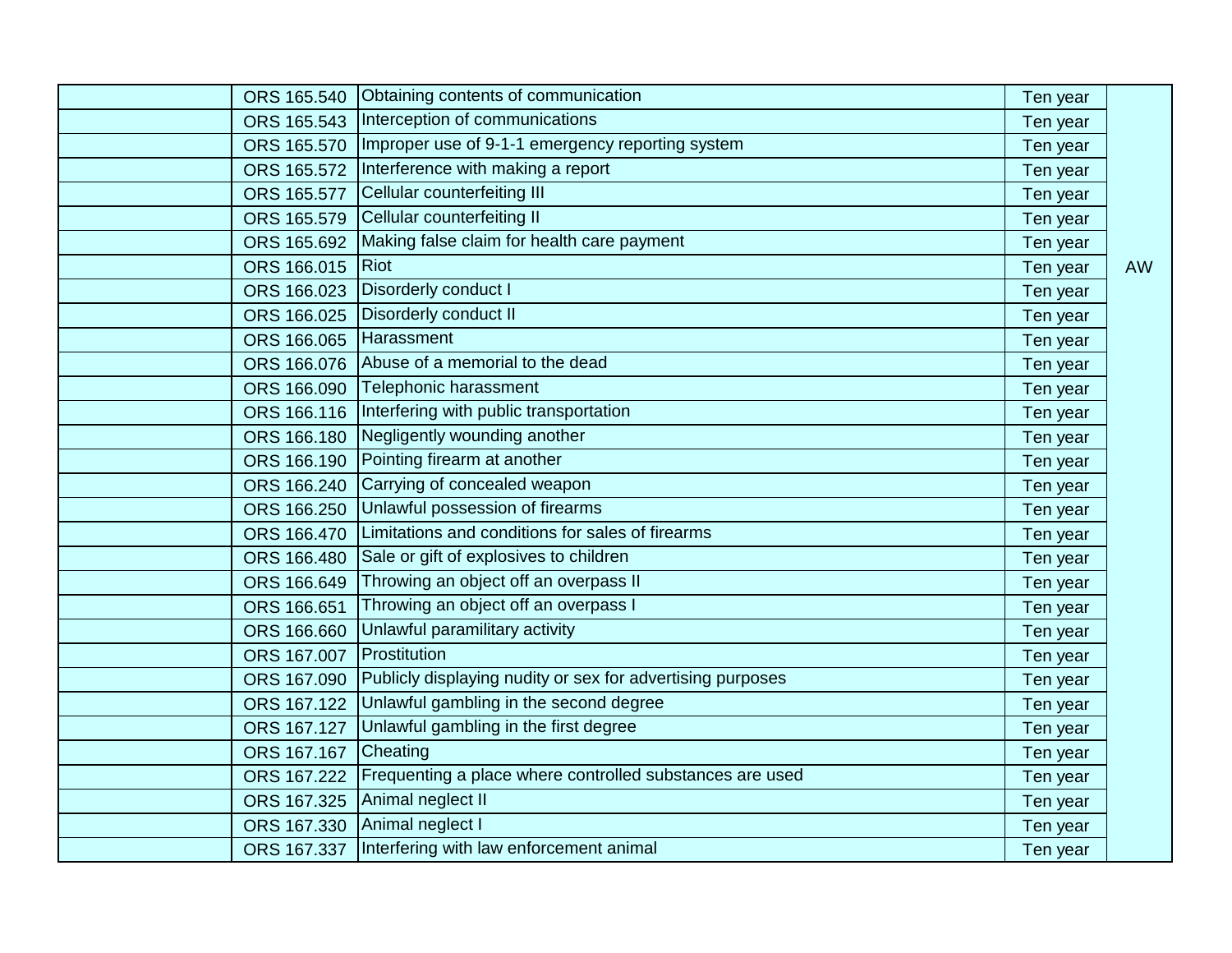| ORS 167.340 | Animal abandonment                                                                                         | Ten year |  |
|-------------|------------------------------------------------------------------------------------------------------------|----------|--|
| ORS 167.352 | Interfering with assistance, search and rescue or therapy animal                                           | Ten year |  |
| ORS 167.355 | Involvement in animal fighting                                                                             | Ten year |  |
| ORS 167.365 | Dogfighting                                                                                                | Ten year |  |
| ORS 167.370 | Participation in dogfighting                                                                               | Ten year |  |
| ORS 167.428 | Cockfighting                                                                                               | Ten year |  |
| ORS 167.431 | Participation in cockfighting                                                                              | Ten year |  |
| ORS 167.820 | Concealing the birth of an infant                                                                          | Ten year |  |
| ORS 192.865 | Criminal penalty (pertaining to Address Confidentiality Program)                                           | Ten year |  |
| ORS 314.075 | Evading requirements of law prohibited (tax evasion)                                                       | Ten year |  |
| ORS 411.630 | Unlawfully obtaining public assistance                                                                     | Ten year |  |
| ORS 411.640 | Unlawfully receiving public assistance                                                                     | Ten year |  |
| ORS 411.675 | Submitting wrongful claim or payment (e.g., public assistance)                                             | Ten year |  |
| ORS 411.840 | Unlawfully obtaining or disposing of food stamp benefits                                                   | Ten year |  |
| ORS 412.074 | Unauthorized use and custody of records of temporary assistance for needy families<br>program              | Ten year |  |
| ORS 412.099 | Sharing assistance prohibited                                                                              | Ten year |  |
| ORS 417.990 | Penalty for placement of children in violation of compact                                                  | Ten year |  |
| ORS 471.410 | Providing liquor to person under 21 or to intoxicated person; allowing consumption<br>by minor on property | Ten year |  |
| ORS 475.912 | Unlawful delivery of imitation controlled substance                                                        | Ten year |  |
| ORS 475.916 | Prohibited acts involving records and fraud                                                                | Ten year |  |
| ORS 475.918 | Falsifying drug test results                                                                               | Ten year |  |
| ORS 475.950 | Failure to report precursor substance                                                                      | Ten year |  |
| ORS 475.955 | Failure to report missing precursor substances                                                             | Ten year |  |
| ORS 475.960 | Illegally selling drug equipment                                                                           | Ten year |  |
| ORS 475.965 | Providing false information on precursor substances report                                                 | Ten year |  |
| ORS 803.230 | Forging, altering or unlawfully producing or using title or registration                                   | Ten year |  |
| ORS 807.620 | Giving false information to police officer                                                                 | Ten year |  |
| ORS 811.060 | Vehicular assault of bicyclist or pedestrian                                                               | Ten year |  |
| ORS 811.140 | <b>Reckless driving</b>                                                                                    | Ten year |  |
|             | ORS 811.540 Fleeing or attempting to elude police officer                                                  | Ten year |  |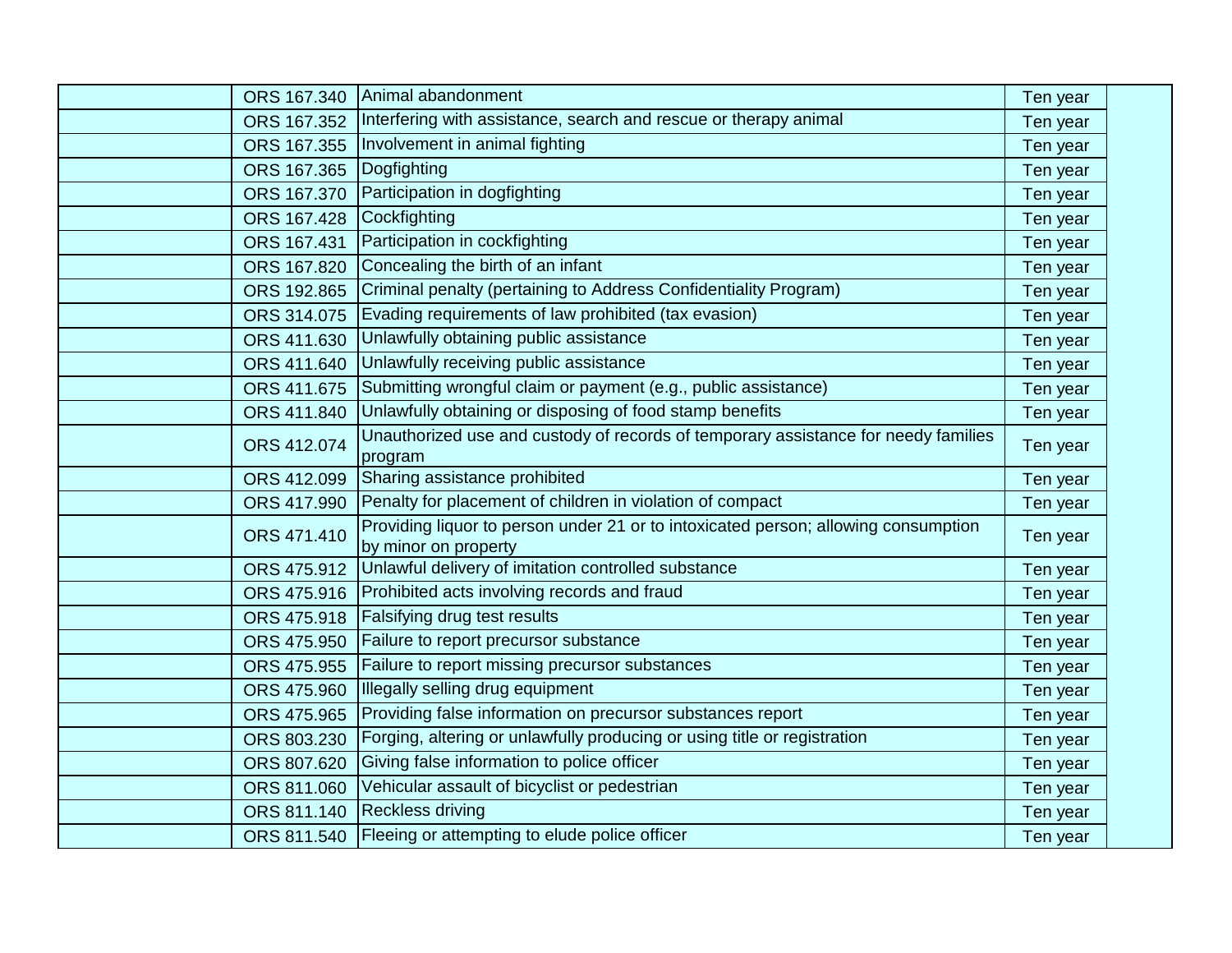| ORS 811.700         | Failure to perform duties of driver when property is damaged                                                                      | Ten year  |  |
|---------------------|-----------------------------------------------------------------------------------------------------------------------------------|-----------|--|
| ORS 811.705         | Failure to perform duties of driver to injured persons                                                                            | Ten year  |  |
| ORS 819.300         | Possession of a stolen vehicle                                                                                                    | Ten year  |  |
| ORS 830.475         | Failure to perform the duties of an operator (boat)                                                                               | Ten year  |  |
| *********           | Any unclassified misdemeanor defined in Oregon Revised Statutes not listed                                                        |           |  |
|                     | elsewhere in this rule.                                                                                                           | Ten year  |  |
|                     | Any other misdemeanor in Oregon Revised Statutes not listed in this rule that is                                                  |           |  |
| *********           | serious and indicates behavior that poses a threat or jeopardizes the safety of                                                   | Ten year  |  |
|                     | vulnerable persons, as determined by the authorized designee.                                                                     |           |  |
|                     | Any misdemeanor in a jurisdiction outside Oregon that is not the substantial                                                      |           |  |
|                     | equivalent of any of the Oregon crimes listed in section (2) of this rule but that is                                             |           |  |
| *********           | serious and indicates behavior that poses a threat or jeopardizes the safety of                                                   | Ten year  |  |
|                     | vulnerable persons, as determined by the AD. If a misdemeanor in a jurisdiction                                                   |           |  |
|                     | outside Oregon is similar to a violation in Oregon, then it cannot be considered<br>potentially disqualifying under this section. |           |  |
|                     | Any crime of attempt, solicitation or conspiracy to commit a crime listed in this                                                 |           |  |
| *********           | section pursuant to ORS 161.405, 161.435, or 161.450, including any crime based                                                   | Ten year  |  |
|                     | on criminal liability for conduct of another pursuant to ORS 161.155.                                                             |           |  |
| *********           | Any crime in any other jurisdiction which is the substantial equivalent of any of the                                             |           |  |
|                     | Oregon crimes listed in section (2) of this rule as determined by the AD                                                          | Ten year  |  |
|                     | Any crime which is no longer codified in Oregon or other jurisdiction but which is the                                            |           |  |
| *********           | substantial equivalent of any of the crimes listed in section (2) of this rule as                                                 | Ten year  |  |
|                     | determined by the AD                                                                                                              |           |  |
| <b>OAR 407-007-</b> | <b>5 Year Review Convictions</b>                                                                                                  |           |  |
| 0280(3)             |                                                                                                                                   |           |  |
| ORS 162.085         | Unsworn falsification                                                                                                             | Five year |  |
| ORS 162.235         | Obstructing governmental or judicial administration                                                                               | Five year |  |
| ORS 164.245         | <b>Criminal trespass II</b>                                                                                                       | Five year |  |
| ORS 164.335         | <b>Reckless Burning</b>                                                                                                           | Five year |  |
| ORS 164.345         | <b>Criminal mischief III</b>                                                                                                      | Five year |  |
| ORS 165.555         | Unlawful telephone solicitation of contributions for charitable purposes                                                          | Five year |  |
| ORS 165.813         | Unlawful possession of fictitious identification                                                                                  | Five year |  |
| ORS 166.075         | Abuse of venerated objects                                                                                                        | Five year |  |
| ORS 166.095         | Misconduct with emergency telephone calls                                                                                         | Five year |  |
|                     | ORS 811.182 Criminal driving while suspended or revoked                                                                           | Five year |  |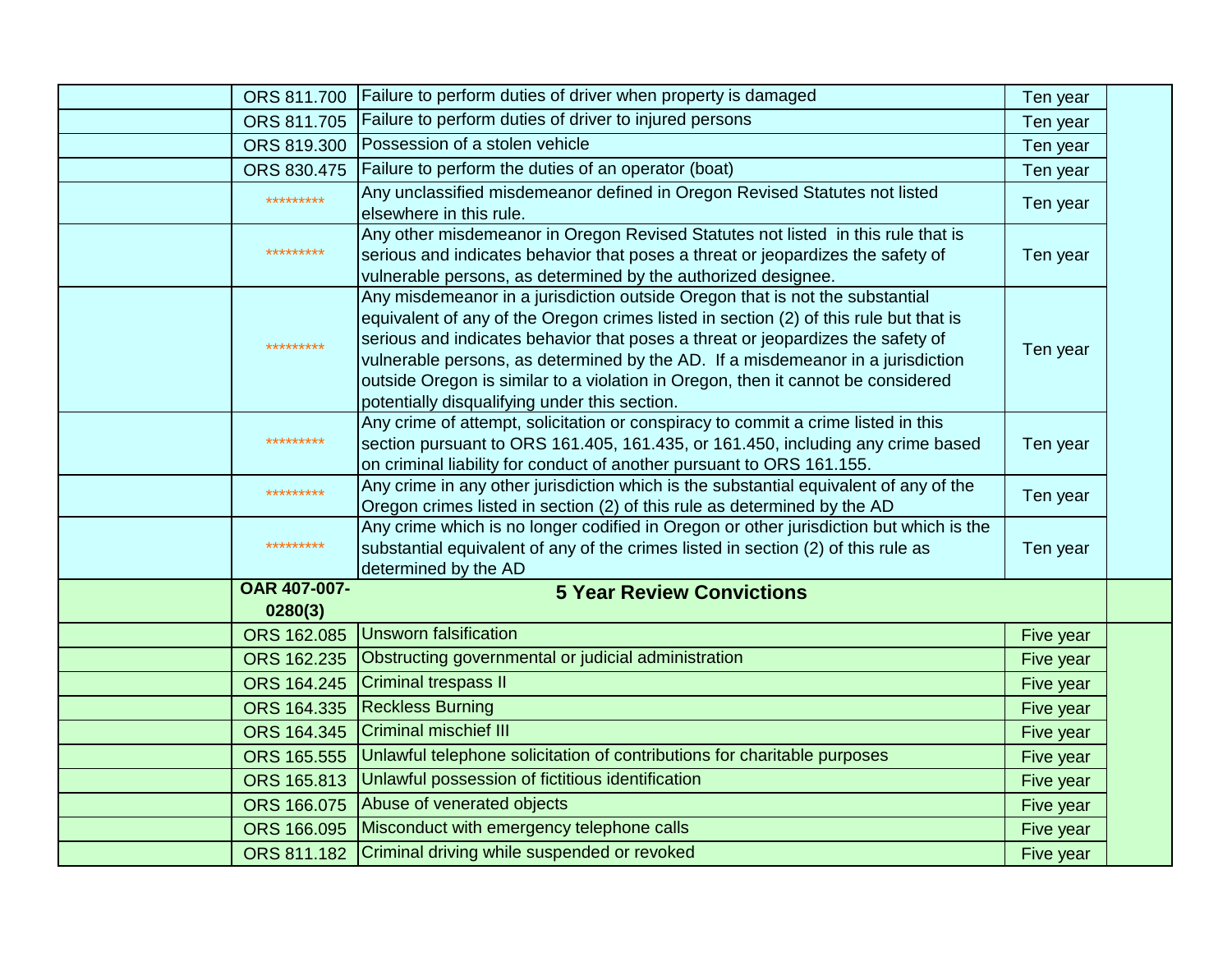|  |                     | ORS 813.010 Driving under the influence of intoxicants (DUII)                                               | Five year |  |
|--|---------------------|-------------------------------------------------------------------------------------------------------------|-----------|--|
|  | ORS 830.315         | Reckless operation of a boat                                                                                | Five year |  |
|  | ORS 830.325         | Operating boat while under the influence of intoxicating liquor or controlled                               | Five year |  |
|  | ORS 830.730         | False information to peace officer or Oregon State Marine Board                                             | Five year |  |
|  |                     | Any conviction for attempt, solicitation or conspiracy to commit a crime listed in this                     |           |  |
|  | *********           | section pursuant to ORS 161.405, 161.435, including any crime based on criminal                             | Five year |  |
|  |                     | liability for conduct of another pursuant to ORS 161.155.                                                   |           |  |
|  | *********           | Any crime in any other jurisdiction which is the substantial equivalent of any of the                       | Five year |  |
|  |                     | Oregon crimes listed in section (3) of this rule as determined by the AD                                    |           |  |
|  | *********           | Any crime which is no longer codified in Oregon or other jurisdiction but which is the                      |           |  |
|  |                     | substantial equivalent of any of the crimes listed in section (3) of this rule as                           | Five year |  |
|  |                     | determined by the AD                                                                                        |           |  |
|  |                     | Other Potentially Disqualifying Conditions OAR 410-007-0290                                                 |           |  |
|  |                     | FALSE STATEMENT. The SI makes a false statement to the QE, AD, or                                           |           |  |
|  |                     | Department, including the provision of materially false information, false information                      |           |  |
|  |                     | <b>Subsection 1</b> regarding criminal records, or failure to disclose information regarding criminal       |           |  |
|  |                     | records. Nondisclosure of violation or infraction charges may not be considered a                           |           |  |
|  |                     | false statement.                                                                                            |           |  |
|  |                     | SEX OFFENDER. The subject individual is a registered sex offender in any                                    |           |  |
|  |                     | jurisdiction. There is a rebuttable presumption that an SI is likely to engage in                           |           |  |
|  | <b>Subsection 2</b> | conduct that would pose a significant risk to the Department, its clients, or vulnerable                    |           |  |
|  |                     | individuals if the SI has been designated a predatory sex offender in any jurisdictions                     |           |  |
|  |                     | under ORS 181.585 or found to be a sexually violent dangerous offender under ORS                            |           |  |
|  |                     | 144.635 (or similar statutes in other jurisdictions).                                                       |           |  |
|  |                     | Subsection 3   WARRANTS. The SI has an outstanding warrant for any crime in any jurisdiction.               |           |  |
|  |                     | DEFERRED SENTENCE, DIVERSION PROGRAM. The SI has a deferred sentence,                                       |           |  |
|  |                     | <b>Subsection 4</b> conditional discharge, or is participating in a diversion program, in any jurisdiction. |           |  |
|  |                     |                                                                                                             |           |  |
|  |                     | PROBATION, PAROLE, OR POST-PRISON SUPERVISION. The SI is currently on                                       |           |  |
|  | <b>Subsection 5</b> | probation, parole, or post-prison supervision for any crime in any jurisdiction,                            |           |  |
|  |                     | regardless of the original conviction date (or date of guilty or no contest plea if there                   |           |  |
|  |                     | is no conviction date).                                                                                     |           |  |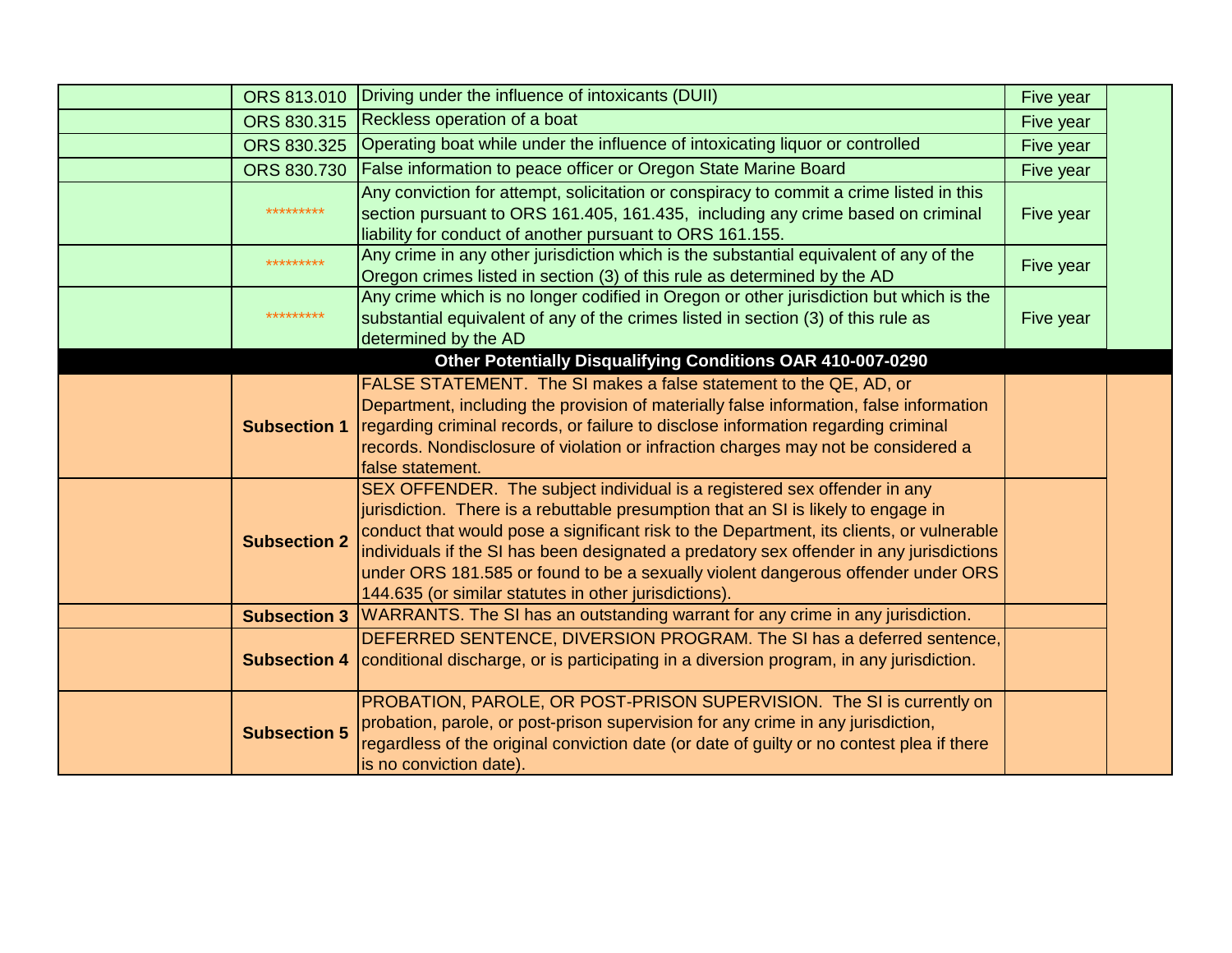| <b>Subsection 6</b>  | PAROLE OR PROBATION VIOLATION. The SI has been found in violation of post-<br>prison supervision, parole, or probation for any crime in any jurisdiction regardless of<br>the original conviction date (or date of guilty or no contest plea if there is no<br>conviction date), within five years or less from the date the DHS Background Check<br>Request Form was signed or the date the Department conducted a criminal history<br>check due to imminent danger.                                                                                                           |  |
|----------------------|---------------------------------------------------------------------------------------------------------------------------------------------------------------------------------------------------------------------------------------------------------------------------------------------------------------------------------------------------------------------------------------------------------------------------------------------------------------------------------------------------------------------------------------------------------------------------------|--|
| <b>Subsection 7</b>  | UNRESOLVED ARRESTS, CHARGES OR INDICTMENTS. The SI has an<br>unresolved arrest, charge, or a pending indictment, for any crime in any jurisdiction.                                                                                                                                                                                                                                                                                                                                                                                                                             |  |
| <b>Subsection 8</b>  | <b>FUGITIVE.</b> The SI has been arrested in any jurisdiction as a fugitive from another<br>state or a fugitive from justice, regardless of the date of arrest.                                                                                                                                                                                                                                                                                                                                                                                                                 |  |
|                      | JUVENILE ADJUDICATION. The SI has an adjudication in a juvenile court in any<br>jurisdiction, finding that the SI was responsible for a potentially disqualifying crime<br>that would result in a conviction if committed by an adult. Subsequent adverse<br><b>Subsection 9</b> rulings from a juvenile court, such as probation violations, shall also be considered<br>potentially disqualifying if within five years from the date the Background Check<br>Request form was signed or the date the Department conducted a criminal records<br>check due to imminent danger. |  |
| <b>Subsection 10</b> | GUILTY EXCEPT FOR INSANITY. The SI has a finding of "guilty except for<br>linsanity," "guilty except by reason of insanity," "not guilty by reason of insanity,"<br>"responsible except for insanity," "not responsible by reason of mental disease or<br>defect," or similarly worded disposition in any jurisdiction regarding a potentially<br>disqualifying crime, unless the local statutes indicate that such an outcome is<br>considered an acquittal.                                                                                                                   |  |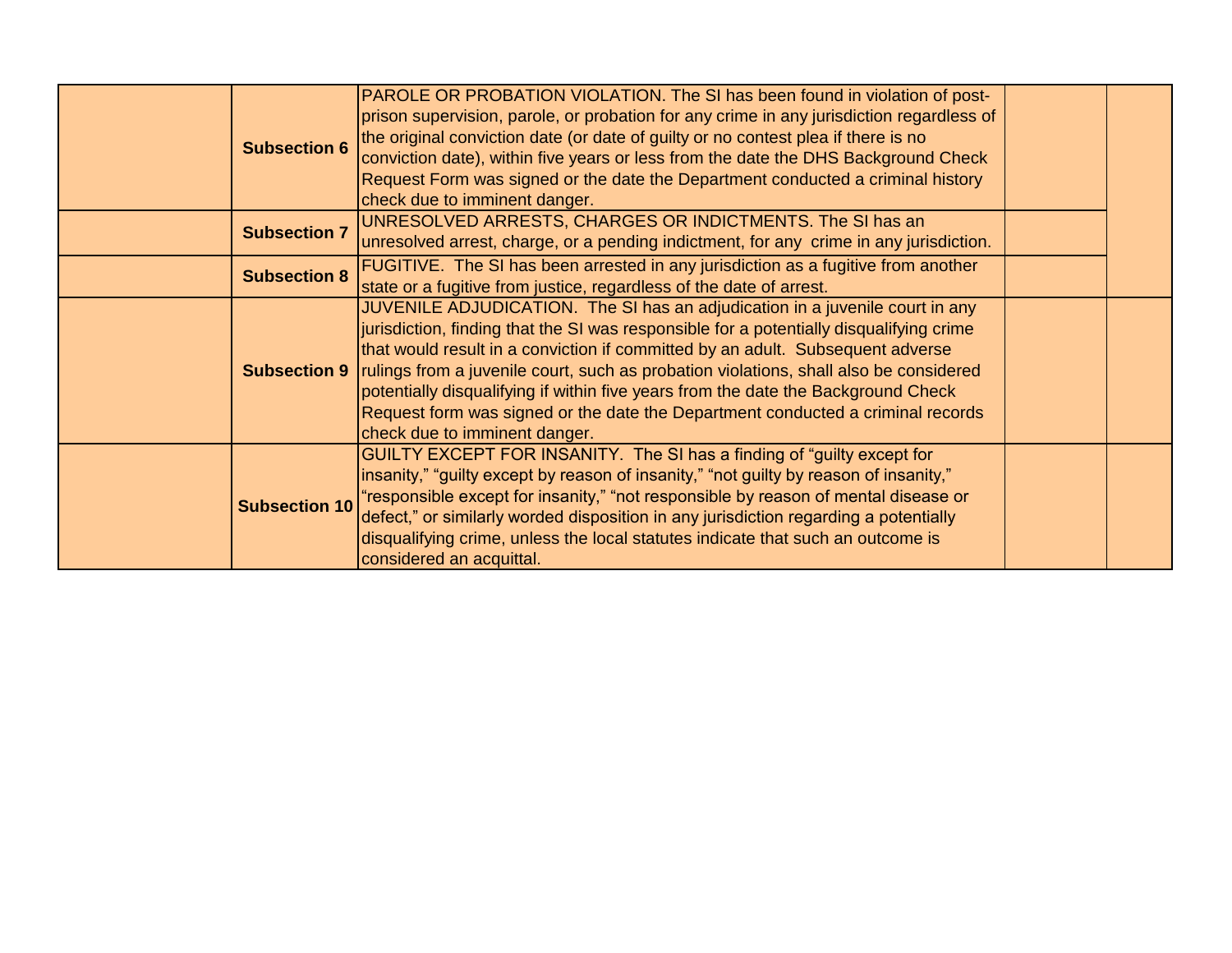| <b>Subsection 11</b> | Potentially disqualifying abuse as determined from abuse investigation reports which<br>have an outcome of founded, substantiated, or valid and in which the SI is<br>determined to have been responsible for the abuse.<br>(a) For SIs associated with child foster homes licensed through the Department's<br>Seniors and People with Disabilities Division, child foster homes licensed through a<br>private licensed child caring agency, or adoptive families through a private licensed<br>child caring agency, potentially disqualifying abuse includes:<br>(A) Child protective services history held by the Department regardless of the date<br>of initial report or outcome;<br>(B) Child protective services history reviewed pursuant to the federal Adam Walsh<br>Act requirements, determined by BCU ADs to be potentially disqualifying; and<br>(C) Adult protective services investigations of physical abuse, sexual abuse, or<br>financial exploitation initiated on or after January 1, 2010, as provided to BCU by the<br>Office of Investigation and Training and the Seniors and People with Disabilities<br>Division based on severity.<br>(b) For staff and volunteers of a private licensed child caring agency:<br>(A) Child protective services history held by the Department regardless of the date<br>of initial report or outcome; and<br>(B) Adult protective services investigations of physical abuse, sexual abuse, or<br>financial exploitation initiated on or after January 1, 2010, as provided to BCU by the<br>Office of Investigation and Training and the Seniors and People with Disabilities<br>Division based on severity.<br>(c) For child care providers and associated subject individuals defined in OAR 407-<br>$ 007-0210(30)(a)(H);$<br>(A) Child protective services history held by the Department regardless of the date<br>of initial report, date of outcome, and considered potentially disqualifying pursuant to<br>OAR 461-165-0420; and<br><b>Miscellaneous</b> |             |  |
|----------------------|--------------------------------------------------------------------------------------------------------------------------------------------------------------------------------------------------------------------------------------------------------------------------------------------------------------------------------------------------------------------------------------------------------------------------------------------------------------------------------------------------------------------------------------------------------------------------------------------------------------------------------------------------------------------------------------------------------------------------------------------------------------------------------------------------------------------------------------------------------------------------------------------------------------------------------------------------------------------------------------------------------------------------------------------------------------------------------------------------------------------------------------------------------------------------------------------------------------------------------------------------------------------------------------------------------------------------------------------------------------------------------------------------------------------------------------------------------------------------------------------------------------------------------------------------------------------------------------------------------------------------------------------------------------------------------------------------------------------------------------------------------------------------------------------------------------------------------------------------------------------------------------------------------------------------------------------------------------------------------------------------------------------------------|-------------|--|
|                      | <b>Related Statutes</b>                                                                                                                                                                                                                                                                                                                                                                                                                                                                                                                                                                                                                                                                                                                                                                                                                                                                                                                                                                                                                                                                                                                                                                                                                                                                                                                                                                                                                                                                                                                                                                                                                                                                                                                                                                                                                                                                                                                                                                                                        | <b>Misc</b> |  |
|                      | Misdemeanors treated as or reduced to VIOLATIONS ARE NOT POTENTIALLY                                                                                                                                                                                                                                                                                                                                                                                                                                                                                                                                                                                                                                                                                                                                                                                                                                                                                                                                                                                                                                                                                                                                                                                                                                                                                                                                                                                                                                                                                                                                                                                                                                                                                                                                                                                                                                                                                                                                                           |             |  |
|                      | <b>DISQUALIFYING. See Statutes below for more information.</b>                                                                                                                                                                                                                                                                                                                                                                                                                                                                                                                                                                                                                                                                                                                                                                                                                                                                                                                                                                                                                                                                                                                                                                                                                                                                                                                                                                                                                                                                                                                                                                                                                                                                                                                                                                                                                                                                                                                                                                 |             |  |
|                      | ORS 161.566 Misdemeanor treated as violation; prosecuting attorney's election                                                                                                                                                                                                                                                                                                                                                                                                                                                                                                                                                                                                                                                                                                                                                                                                                                                                                                                                                                                                                                                                                                                                                                                                                                                                                                                                                                                                                                                                                                                                                                                                                                                                                                                                                                                                                                                                                                                                                  | <b>Misc</b> |  |
|                      | ORS 161.568 Misdemeanor treated as violation; court's election                                                                                                                                                                                                                                                                                                                                                                                                                                                                                                                                                                                                                                                                                                                                                                                                                                                                                                                                                                                                                                                                                                                                                                                                                                                                                                                                                                                                                                                                                                                                                                                                                                                                                                                                                                                                                                                                                                                                                                 | <b>Misc</b> |  |
|                      | Felonies treated or reduced to MISDEMEANORS ARE STILL POTENTIALLY<br>DISQUALIFYING based on the review list. (Permanent, 10-Year OR 5-Year).                                                                                                                                                                                                                                                                                                                                                                                                                                                                                                                                                                                                                                                                                                                                                                                                                                                                                                                                                                                                                                                                                                                                                                                                                                                                                                                                                                                                                                                                                                                                                                                                                                                                                                                                                                                                                                                                                   |             |  |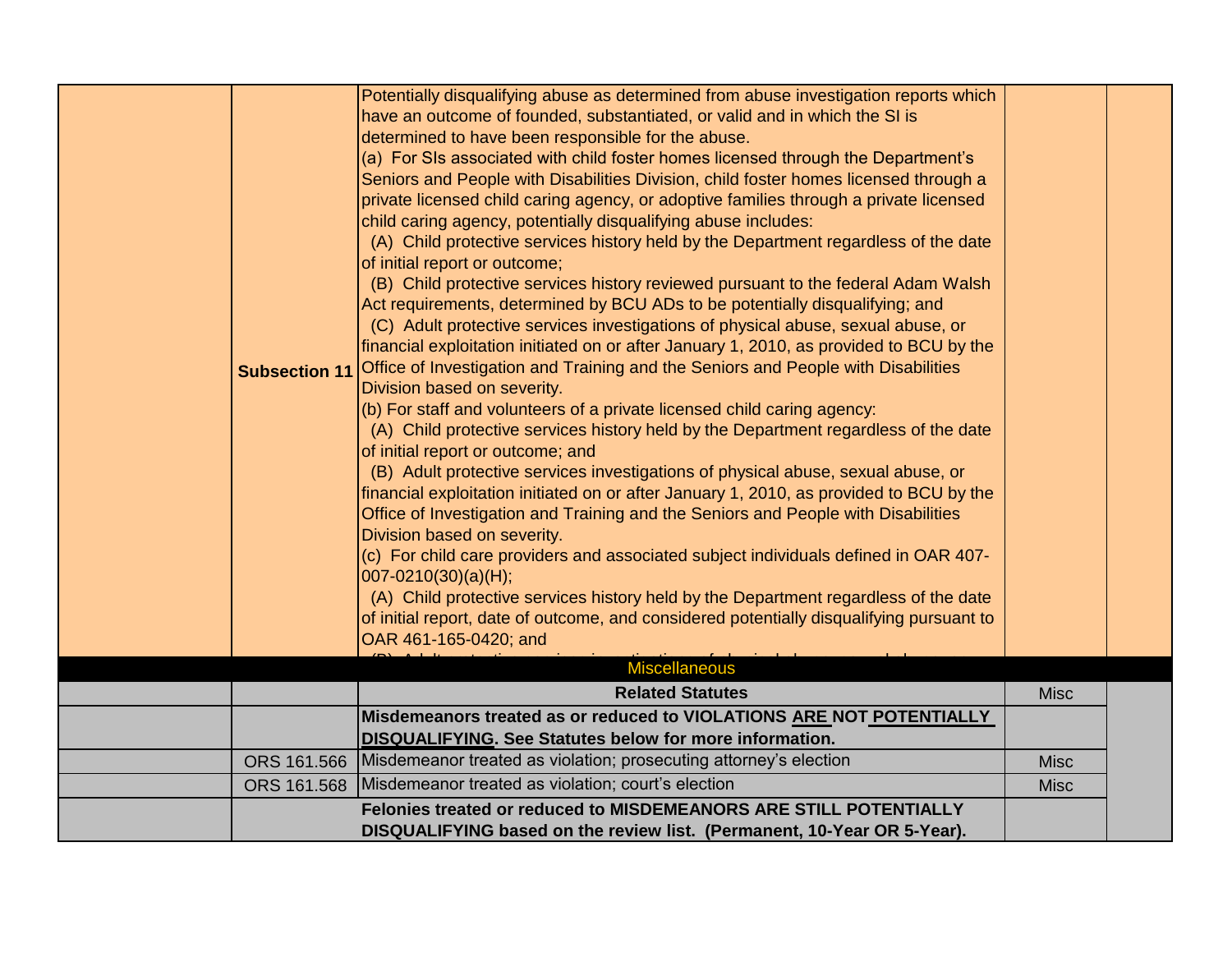| NOTES on the Adam Walsh Federal Act 413.120.0450                                                                                                                                                                                                                                                                                                                                                                                                                                                                                                                                                                                                                                                                                                                                                                                                                                                                                                                                             |  |
|----------------------------------------------------------------------------------------------------------------------------------------------------------------------------------------------------------------------------------------------------------------------------------------------------------------------------------------------------------------------------------------------------------------------------------------------------------------------------------------------------------------------------------------------------------------------------------------------------------------------------------------------------------------------------------------------------------------------------------------------------------------------------------------------------------------------------------------------------------------------------------------------------------------------------------------------------------------------------------------------|--|
| 413.120.0450 4(a)(b)<br>DHS may not issue or renew a certificate of approval to operate a relative<br>caregiver or foster home, or approve an adoption application, and no exception<br>may be granted if a subject individual has been convicted in Oregon or any other<br>jurisdiction of a felony crime that involves:<br>(A) Violence, including rape, sexual assault, and homicide, but not including other<br>physical assault or battery;<br>(B) Intentional starvation or torture;<br>(C) Abuse or neglect of a child;<br>(D) Spousal abuse;<br>(E) Aiding, abetting, attempting, soliciting, or conspiring to cause the death of<br>a child;<br>(F) Sodomy or sexual abuse; or<br>(G) A child as the victim (including child pornography).<br>Crimes described under this subsection include, but are not limited to, the<br>flagged crimes in the list of "Permanent/10 yr Review Crimes" above and any<br>other substantially similar crimes in Oregon or any other jurisdiction. |  |